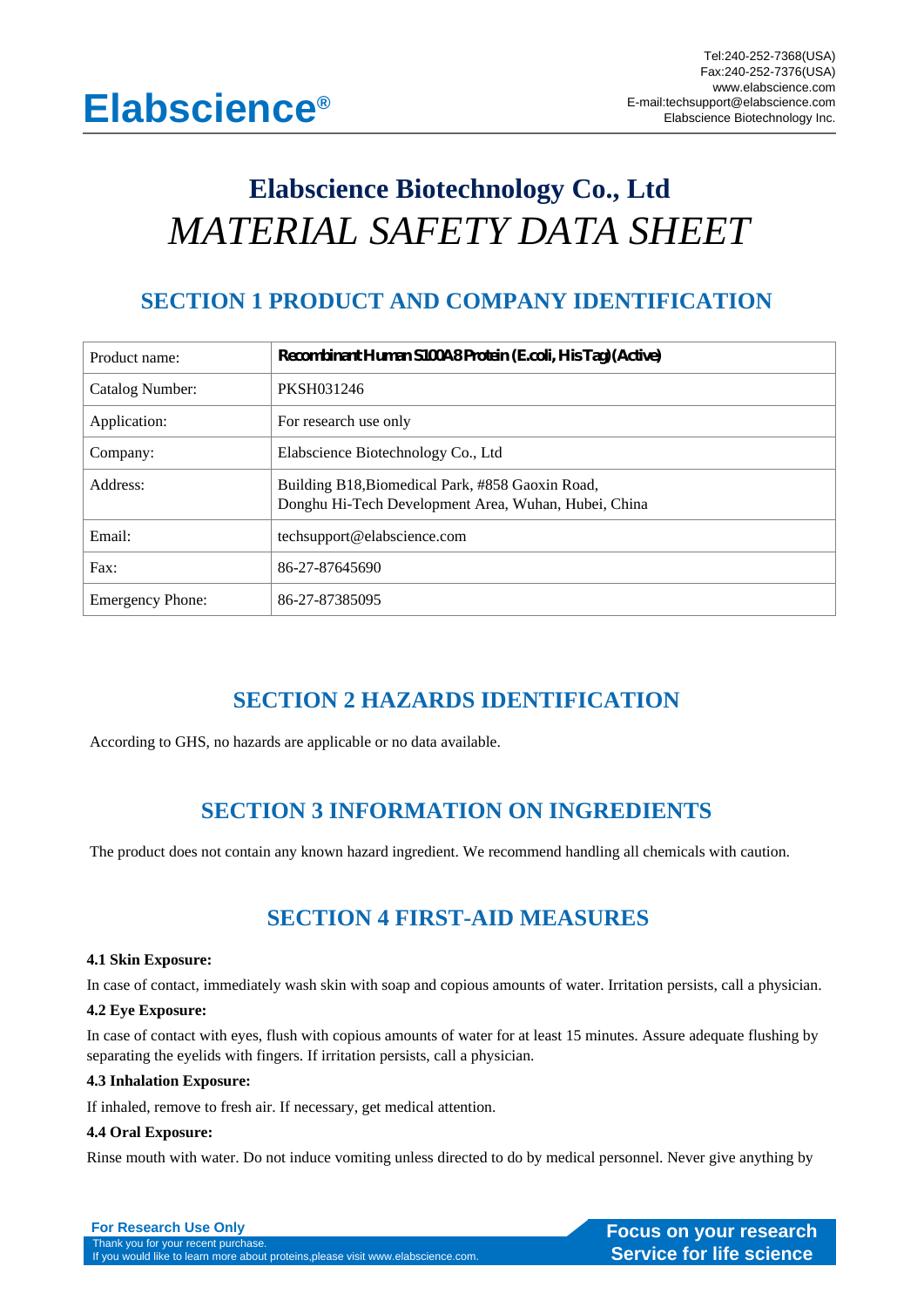

mouth to an unconscious person. Call a physician.

# **SECTION 5 FIRE FIGHTING MEASURES**

### **5.1 Extinguishing Media:**

Suitable: Water spray, Dry chemical, Carbon dioxide or appropriate foam.

### **5.2 Firefighting Protective Equipment:**

Wear self-contained breathing apparatus and protective clothing to prevent contact with skin and eyes.

### **SECTION 6 ACCIDENTAL RELEASE MEASURES**

### **6.1 Procedure of Personal Precaution:**

Exercise appropriate precautions to minimize direct contact with skin or eyes and prevent inhalation of dust.

### **6.2 Methods for Cleaning up:**

Absorb on sand or vermiculite and place in closed containers for disposal. Ventilate area and wash spill site after material pickup is complete.

#### **6.3 Environmental precautions:**

Do not let product enter drains.

# **SECTION 7 HANDLING AND STORAGE**

### **7.1 Handling:**

Wear appropriate protective clothing and safety gloves. Avoid inhalation. Avoid contact with eyes, skin and clothing. Avoid prolonged or repeated exposure. Mechanical exhaust required. Keep away from ignition sources, heat and flame. Incompatibilities: Strong oxidizing agents. No smoking at working site.

### **7.2 Storage:**

Stored at -20 to -80°C. Keep away from heat, sparks, and flame. Keep away from sources of ignition.

is,please visit www.elabscience.com.

#### **7.3 Incompatible:**

Strong bases, Strong oxidizing agents, Strong acids.

# **SECTION 8 EXPOSURE CONTROLS/PERSONAL PROTECTION EQUIPMENT**

### **8.1 Engineering Controls:**

Mechanical exhaust required. Safety shower and eye bath.

### **8.2 Personal Protective Equipment:**

8.2.1 Respiratory: Government approved respirator if needed.

8.2.2 Eye: Chemical safety goggles if needed.

| <b>For Research Use Only</b>                 |
|----------------------------------------------|
| Thank you for your recent purchase.          |
| If you would like to learn more about protei |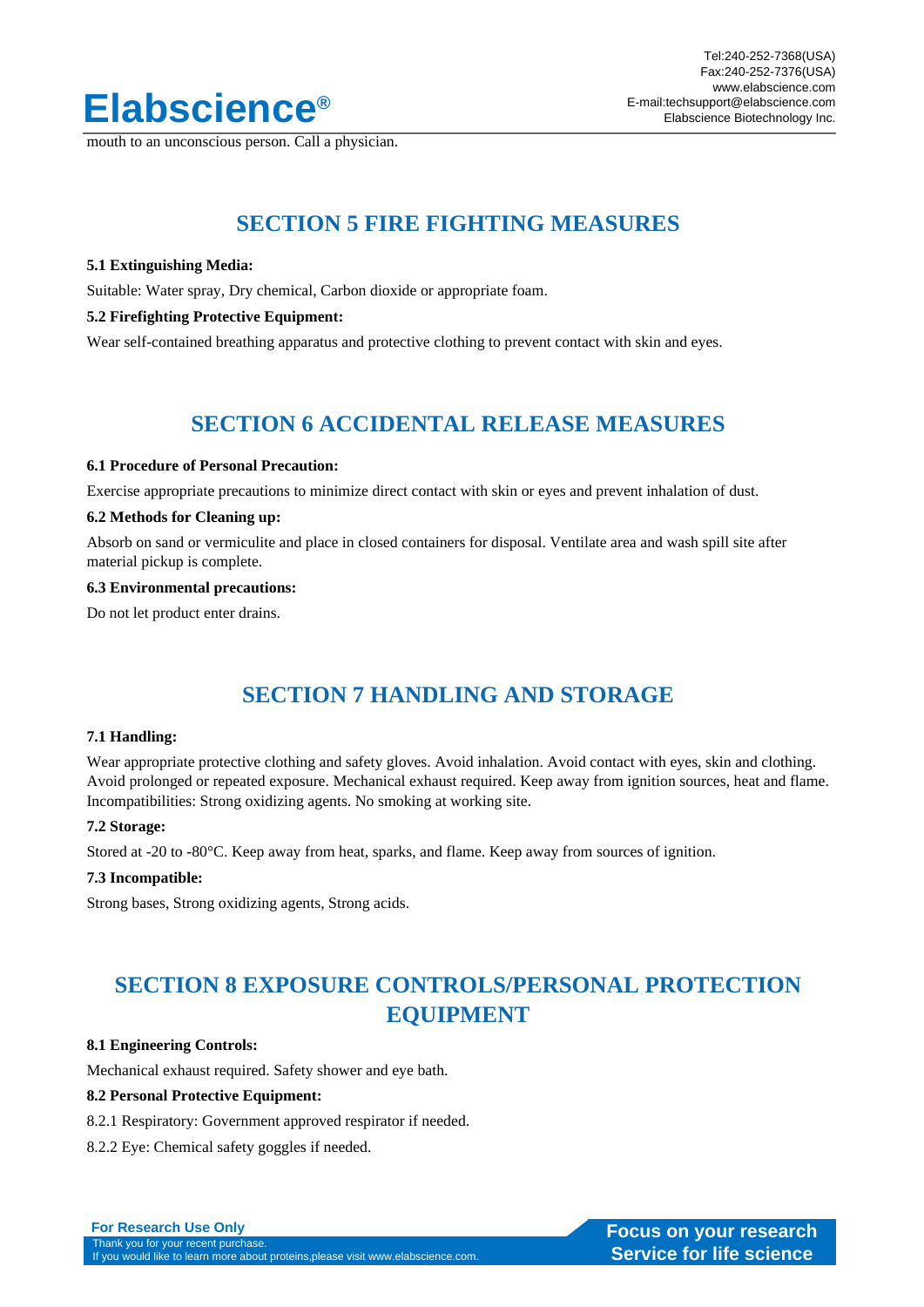# Elabscience E-mail:techsupport@elabscience.com

8.2.3 Clothing: Wear appropriate protective clothing.

8.2.4 Hand: Protective gloves.

### **8.3 Other Protect:**

No smoking, drinking and eating at working site. Wash thoroughly after handling.

### **SECTION 9 PHYSICAL/CHEMIICAL PROPERTIES**

### **9.1 Appearance:**

Colorless transparent liquid or lyophilized powder. **9.2 Flash Point (Closed Cup) /°C:** No data available. **9.3 Initial Boiling Point/°C:** No data available. **9.4 pH Value:** No data available. **9.5 Solubility:**

No data available.

# **SECTION 10 STABILITY AND REACTIVITY**

### **10.1 Stability:**

Liquid proteins are stable for up to 6 months when stored at -20 to -80°C. Lyophilized proteins are stable for up to 12 months when stored at -20 to -80°C. **10.2 Materials to Avoid:** Strong oxidizing agents. **10.3 Hazardous Polymerization:** Will not occur. **10.4 Hazardous Decomposition Products:** Carbon oxides, Sodium oxides, Phosphorous oxides, Potassium oxides, Hydrogen chloride gas.

# **SECTION 11 TOXICOLOGICAL INFORMATION**

### **11.1 Acute toxicity:**

There is no evidence available indicating acute toxicity.

### **11.2 Skin corrosion/irritation:**

No data available.

### **11.3 Serious eye damage/irritation:**

No data available.

**For Research Use Only and Science of The Course on your research Thank you for your research**<br> **Focus on your research**<br> **Course of the Course of the Course of the Course of the Course of the Course of the Course of the C** Thank you for your recent purchase.<br>If you would like to learn more about proteins,please visit www.elabscience.com.<br>**If you would like to learn more about proteins,please visit www.elabscience.com.**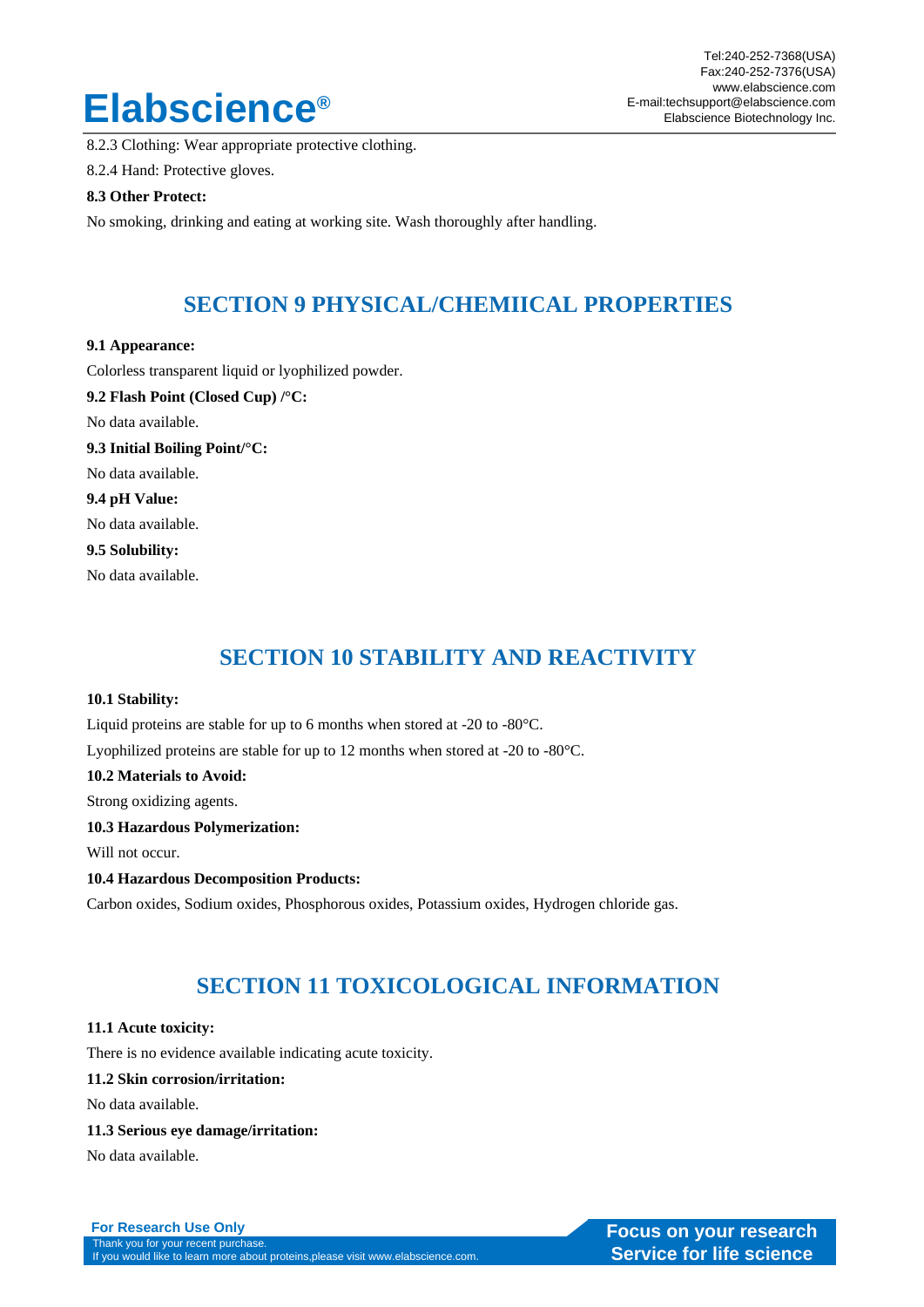# Elabscience E-mail:techsupport@elabscience.com

# **SECTION 12 ECOLOGICAL INFORMATION**

**12.1 Toxicity:**

Contains no substances known to be hazardous to the environment.

**12.2 Persistence and degradability:**

No data available.

**12.3 Bioaccumulative potential:**

No data available.

**12.4 Mobility in soil:**

No data available.

### **SECTION 13 DISPOSAL CONSIDERATION**

### **13.1 Waste treatment methods:**

### **13.1.1 Waste from residues/unused products:**

Dispose according to local, state and federal regulations

### **13.1.2 Contaminated packaging:**

Empty containers should be taken to an approved waste handling site for recycling or disposal.

# **SECTION 14 TRANSPORT INFORMATION**

### **14.1 RID/ADR:**

Non-Hazardous for Transport: This substance is considered to be non-hazardous for transport.

### **14.2 IATA:**

Non-Hazardous for Air Transport.

### **14.3 IMO:**

Non-Hazardous for Sea Transport.

# **SECTION 15 REGULATORY INFORMATION**

Non-Hazardous for Sea Transport.

# **SECTION 16 OTHER INFORMATION**

### **16.1 Disclaimer:**

The information provided in this Safety Data Sheet is correct to the best of our knowledge, information and belief at the

**For Research Use Only<br>
Thank you for your recent purchase.**<br> **Thank you for your recent purchase.** Thank you for your recent purchase.<br>If you would like to learn more about proteins,please visit www.elabscience.com.<br>**If you would like to learn more about proteins,please visit www.elabscience.com.**